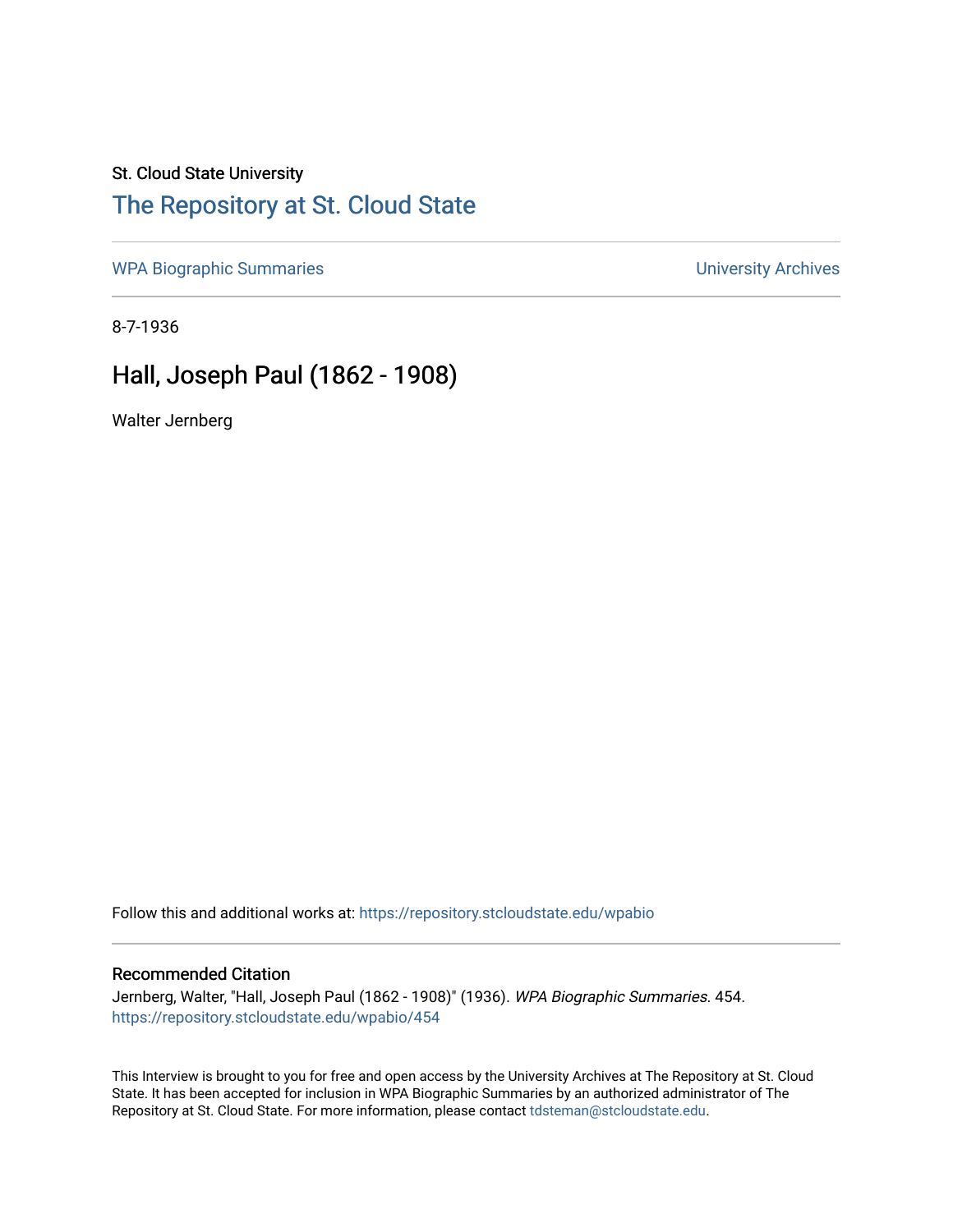HALL, JOSEPH PAUL

File No.  $B-476$ 

re los a

Joseph Paul Hall was born March 10, 1862 at Aselfingen Bondorf. Boden, Germany, the son of Dionis and Ziela (Korumel) Hall.

In 1882 Dionis, the father, decided to bring his three children Joseph, Mathew and Mary to America to escape service in the Royal German army.

Upon their arrival in America Dionis brought his children to Saint Cloud, Minnesota, where he started a cartage business, which he continued until his death April 24, 1908.

Joseph found employment with Frank Seifert who was a plasterer. In 1885 Joseph worked for Fred Schilplin on the Minnesota news paper where he learned the printers trade, later working on the Der Nordstern and the Saint Cloud Daily Times until his retirement in 1920.

Joseph now makes his home with his cousin, John Hall, in Saint Cloud.

> Interviewed: J. P. Hall<br>Date: August 7, 1936 By: Walter Jernberg

Publication Granted